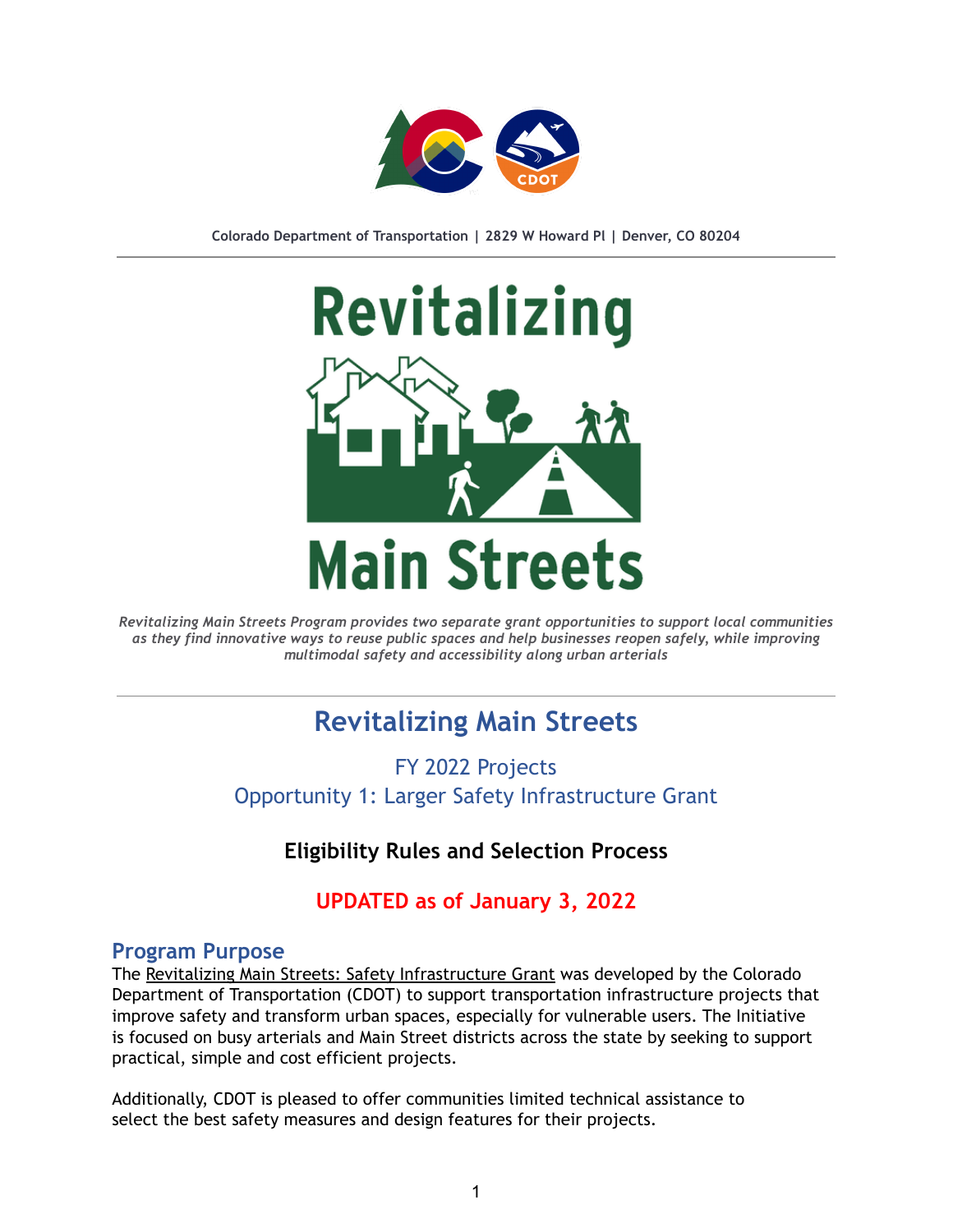## **Funding background**

- Funding for this program was initiated by Governor Polis as part of the [Build](https://www.colorado.gov/governor/news/3376-governor-polis-releases-state-budget-proposal) Back [Stronger](https://www.colorado.gov/governor/news/3376-governor-polis-releases-state-budget-proposal) proposal and funded by the state legislature through SB 110 and continued with funding from the American Rescue Plan Act provided via SB 21-260 *Sustainability of the Transportation System*.
- State and federal dollars are included in this program.
- \$22,160,000 are available for projects located within Colorado. A percentage of this will be retained by CDOT for administrative costs determined by the scope and cost of awarded projects.
- In making funding awards, regional equity will be considered to ensure fair distribution across the state.
- It is possible that additional funding may become available. CDOT reserves the right to use such dollars on projects identified through this call.

## **Program Safety Goals and Economic Recovery Benefits**

Transform Streets and Street Spaces to:

- Reduce fatal and serious injury crashes on the transportation system, particularly among bicyclists and pedestrians;
- Support a transportation system that safely accommodates all modes of travel;
- Improve transit access and bike and pedestrian safety and mobility;
- Support the development of connected urban/employment centers and multimodal corridors;
- Provide safe access to opportunity and mobility for residents of all ages, incomes and abilities, including vulnerable users;
- Help communities adjust to the "new normal" travel patterns caused by COVID-19; and
- Deliver practical, simple projects that help stimulate the economy and provide immediate business and employment opportunities in the construction industry.

## **Applicant Eligibility Requirements**

- Eligible applicants include local governments, CDOT, RTD, COGs and other governmental agencies. Nonprofits and transportation management associations/organizations (TMA/Os) are not eligible applicants for projects, but may partner with a governmental agency. Private, for-profit companies (e.g., contractors, suppliers, or consultants) are not eligible.
- Local Match will be a consideration in scoring, but is not required.

## Updates to RMS OPP 1 Eligibility Requirements Concerning Previous **Applicants**

#### **Eligibility of Round 1 Awardees**

Applicants who were awarded in Round 1 (announced in August 2021) are eligible to submit a different project for Round 2 consideration. CDOT has a preference for geographic equity and awarding new grantees, but remains open to funding Round 1 awardees if they submit an exceptional project.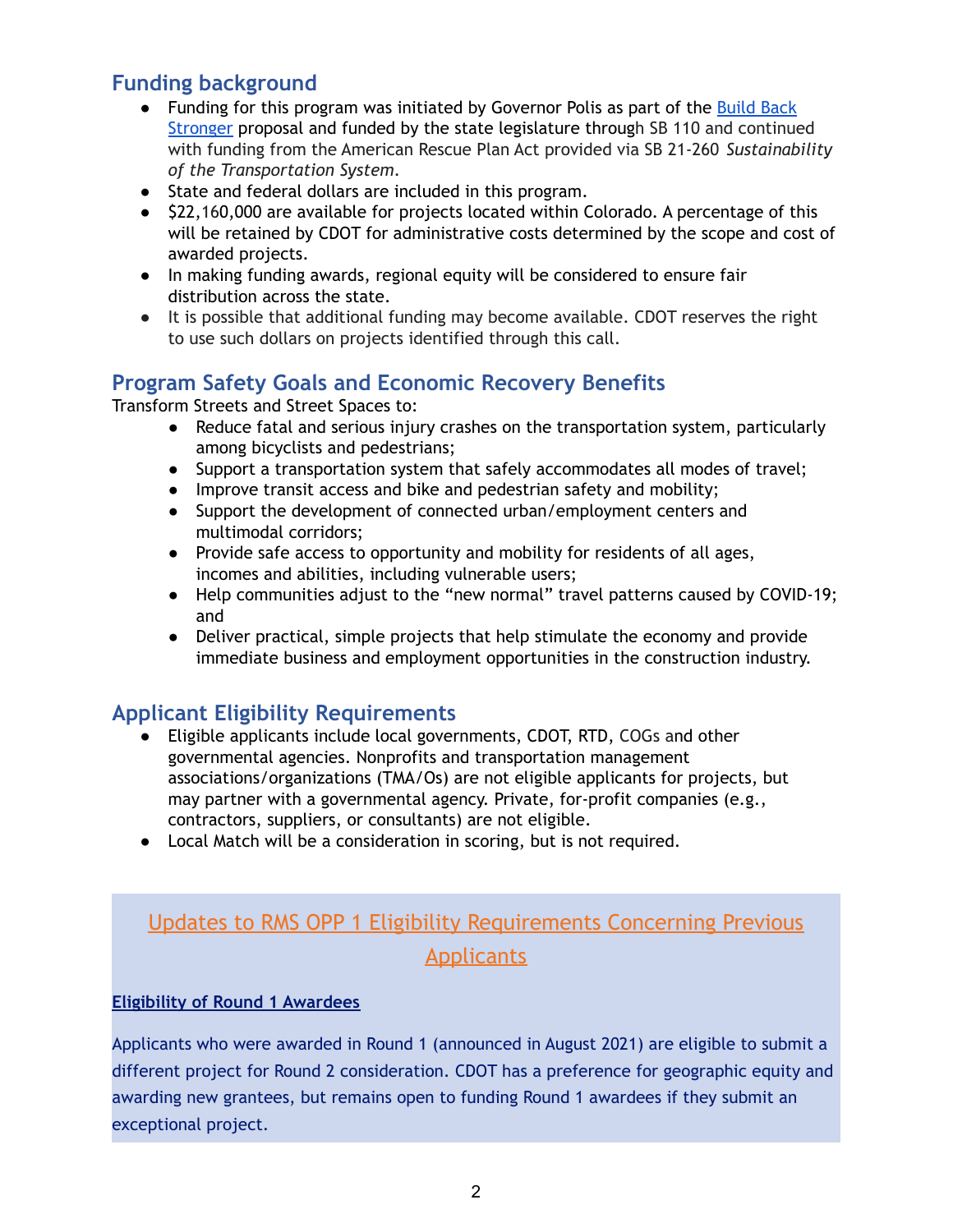#### **Scoring**

All projects will be scored based on the criteria listed in the Rules and Eligibility document. However, with the goal of distributing funds widely across communities, Round 1 awardees will also have to meet additional criteria that will not be applied to other applicants. In order to receive full points, Round 1 awardees will also be scored on whether their applications are exceptional in their ability to:

- *Serve historically marginalized populations*
- *Address high-risk safety situations*
- *Provide enough value to merit replacing a community that has not received a grant*

A final score for Round 1 awardees will be obtained based on the exceptional project factor. Example: a Round 1 awardee scores an 80 on the standard scoring criteria and a 7 (on a scale of 1-10) on the "exceptional" factor. This adjusts the overall project score down, multiplying it by 0.7 (70%). So the final score is now 56.

**Risk Assessment Form.** Applicants are not required to fill out a risk assessment form for this round of funding. Because much of the funding for these grants is federal, only awarded applicants will be required to fill out the risk assessment form after the selection process is complete. This form is listed on the CDOT website for reference.

#### Eligible Project Locations

● This grant program is open to projects on state highway facilities and those that are "off-system"/owned by local governments. The primary focus is on roads that meet the program evaluation criteria as outlined later in this document. However, projects on state highways must include concurrence from CDOT, as described below.

#### Eligible project types

Applicants must consider the program goals in developing project concepts. Project and Project component examples:

- Bicycle and pedestrian facilities, including sidewalks, crossings, pedestrian amenities, and protected bicycle facilities;
- Pedestrian safety enhancements such as pedestrian-actuated crossings, Rectangular Rapid Flashing Beacon, intersection crosswalk improvements, curb extensions, obstruction elimination, etc;
- Traffic calming, complete street improvements, speed reduction measures;
- Systemic problems where you may address some intersections with crash histories and provide upgrades for other similar intersections on the corridor. For example, signal upgrades for an entire corridor instead of only those with a crash pattern;
- Projects with innovative concepts or those that utilize technology to address overall program goals;
- Pedestrian-scale lighting and other street lighting enhancements;
- Improved access to transit stops;
- Raised medians and signal improvements;
- Transit amenities: access enhancements such as bus queue jump lanes and bus pad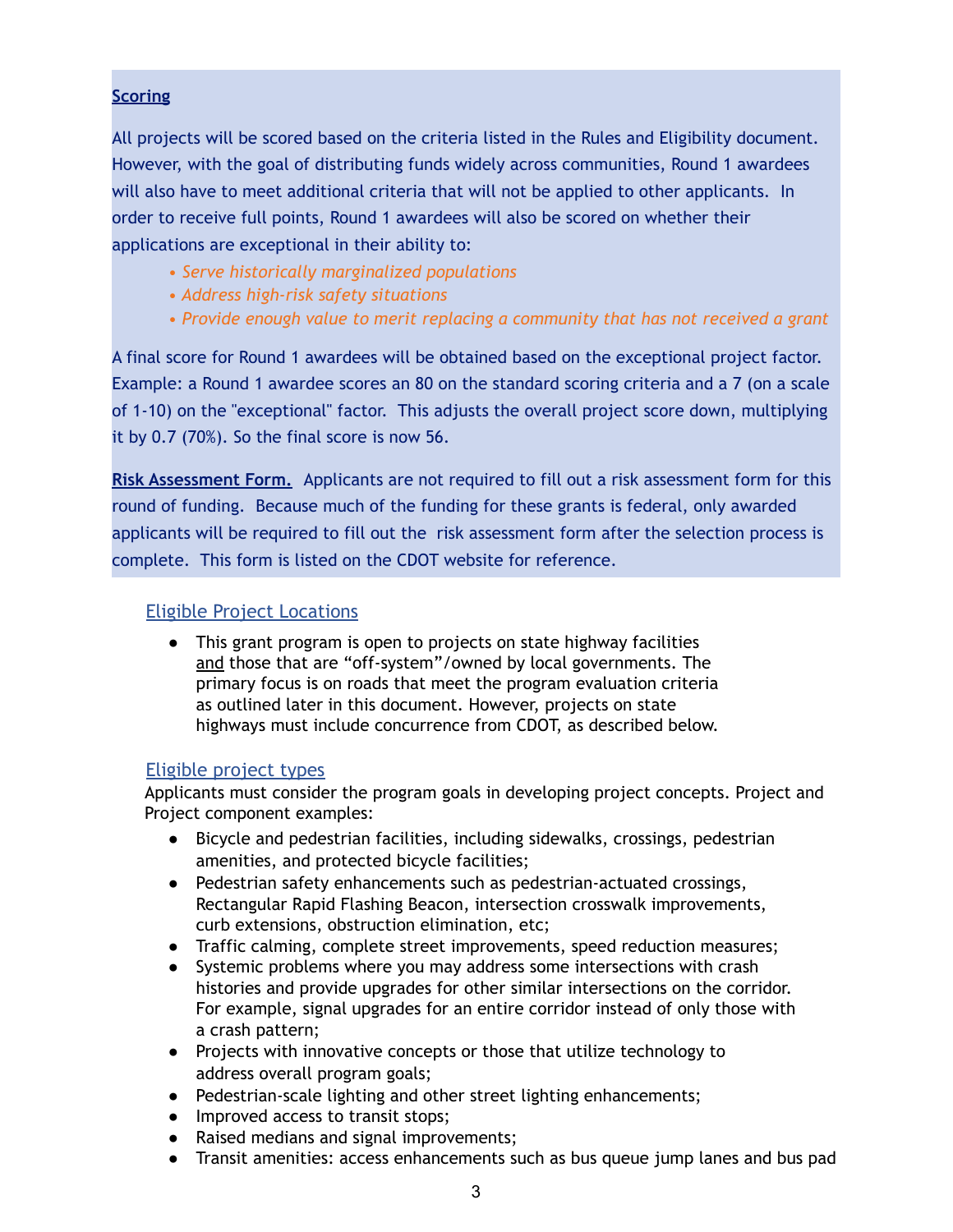#### Ineligible projects

Roadway through-lane capacity projects greater than 1 mile are not eligible under the Revitalizing Main Streets Initiative. Please reach out to [Fahad.Khan@state.co.us](mailto:Fahad.Khan@state.co.us) or [Nathan.Lindquist@state.co.us](mailto:Nathan.Lindquist@state.co.us) if there are questions about eligibility.

#### **Funding Requirements**

Each project is allowed to request up to \$2,000,000 from the program, excluding match. Smaller funded and cost efficient projects which can be delivered swiftly for public and economic benefit are strongly encouraged.

Local Match Requirement: A local match goal of at least 20% is encouraged (total state share equals 80%). Projects that include less than a 20% match must explain why they cannot provide the full 20% local match. Projects that provide a lower match are subject to lower scoring in that criterion, see evaluation criteria below. Additional overmatch is allowable as part of the application (though not tracked within the IGA with CDOT) and given additional consideration within the scoring criteria.

Projects requiring CDOT concurrence (projects on a state highway or within the state rightsof-way) must provide a Request for CDOT Concurrence form with the application submittal. This will undergo a technical review during the selection process. However, if awarded, some portions of the proposed scope may still need further review and changes before receiving CDOT approval.

Letters of support from local community members, businesses, and community organizations are encouraged and will impact a project's "public support" score.

## **Application Process**

- **1. Applicants may identify concepts to discuss and submit questions to [nathan.lindquist@state.co.us](mailto:nathan.linquist@state.co.us) or [fahad.khan@state.co.us](mailto:fahad.khan@state.co.us) prior to the deadline.**
- **2. Attend the Revitalizing Main Streets Pre-Application Workshop on Thursday, January 6, 2022. (RSVP info to be added shortly to the RMS website)**
	- **● [Event link](https://www.eventbrite.com/e/revitalizing-main-streets-pre-application-workshop-january-6th-2021-tickets-221545758327)**
- **3. Applications can be submitted to [cdotmainstreets@state.co.us](mailto:cdotmainstreets@state.co.us) beginning Monday December 6, 2021 and are due by February 4, 2021.**
	- CDOT encourages applicants to meet with CDOT's program and regional personnel prior to submitting an application.
	- Technical reviews will take place after applications are submitted to verify schedule and cost breakdowns.
	- **If a Round 1 application is being re-submitted with updates, include a change log denoting page numbers with changes that were made. This will help streamline the review process.**
- **4. Completed Applications must include:**
	- Detailed Schedule and Budget Breakdown with Engineering Estimates
	- Documentation of Local Match or reason for decreased match.
	- Risk Assessment Form (this has been updated from Round 1).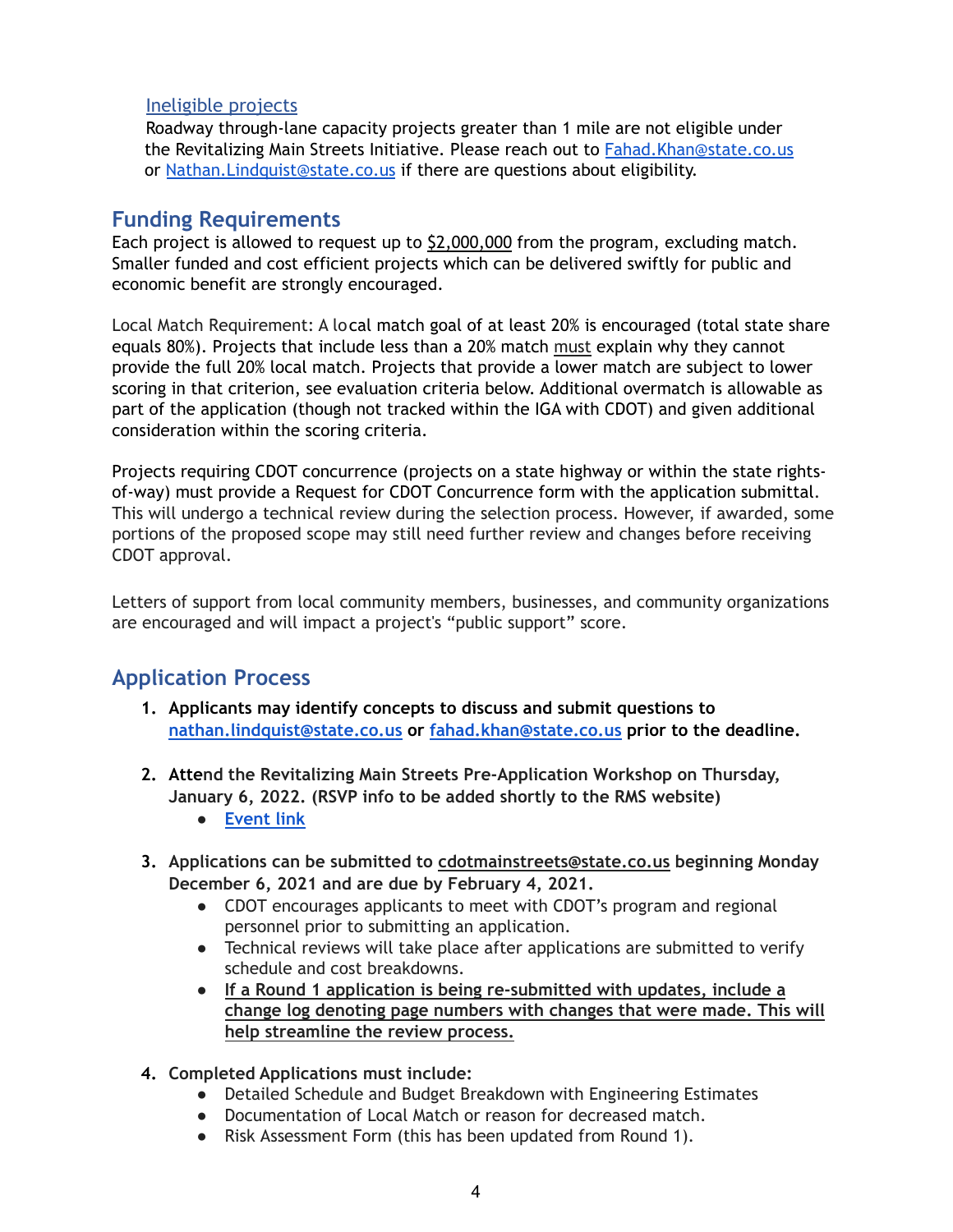- Request for CDOT Concurrence Form (only if impacting CDOT ROW)
- Letters of Support

### **Project Funding Evaluation and Selection Process**

CDOT will establish an internal scoring and selection panel to assist with scoring and evaluating projects. Participants may include staff from various CDOT divisions and regional offices, including:

- CDOT Regional Traffic Representative
- CDOT Safety Program Staff
- CDOT Regional Engineering Design Representative
- CDOT Mulitmodal Planning Branch
- CDOT Regional Local Agency Coordinator Representatives
- CDOT Office of Policy and Government Relations

The panel will review the applications and assign points to the criteria based on information contained in the project application forms. The panel will convene to discuss the applications and reach consensus on the final criteria points and total score for each project.

#### Award Conditions

- All project scopes of work are subject to review and approval by CDOT. The submitted and approved project scope becomes the work that the applicant, at a minimum, must complete.
- Each applicant awarded funds will provide information for and sign an IGA and enter into a contract with the Colorado Department of Transportation (CDOT) to implement the project depending on the type, location and other characteristics of the project. CDOT is the ultimate steward of these funds. CDOT will specify requirements for status reporting and reimbursement requests in accordance with the American Rescue Plan Act requirements.
- Select applicants may be required to attend a post-project debrief with CDOT staff.
- Funds must be obligated/contracted with CDOT by December 31, 2024. All reimbursements for these grant funds to the federal government must be completed by December 31, 2026 or the funds will expire. Thus, to allow time for reimbursement, submission to CDOT for subrecipient reimbursement may be required earlier. Dates are subject to change with final rules from the American Rescue Plan Act.
- Applicants that are awarded federal funding as part of the American Rescue Plan Act will be subject to additional federal requirements.
- Applicants that are awarded federal funding as part of the American Rescue Plan Act will be required to retain project records for a minimum of five years after project completion.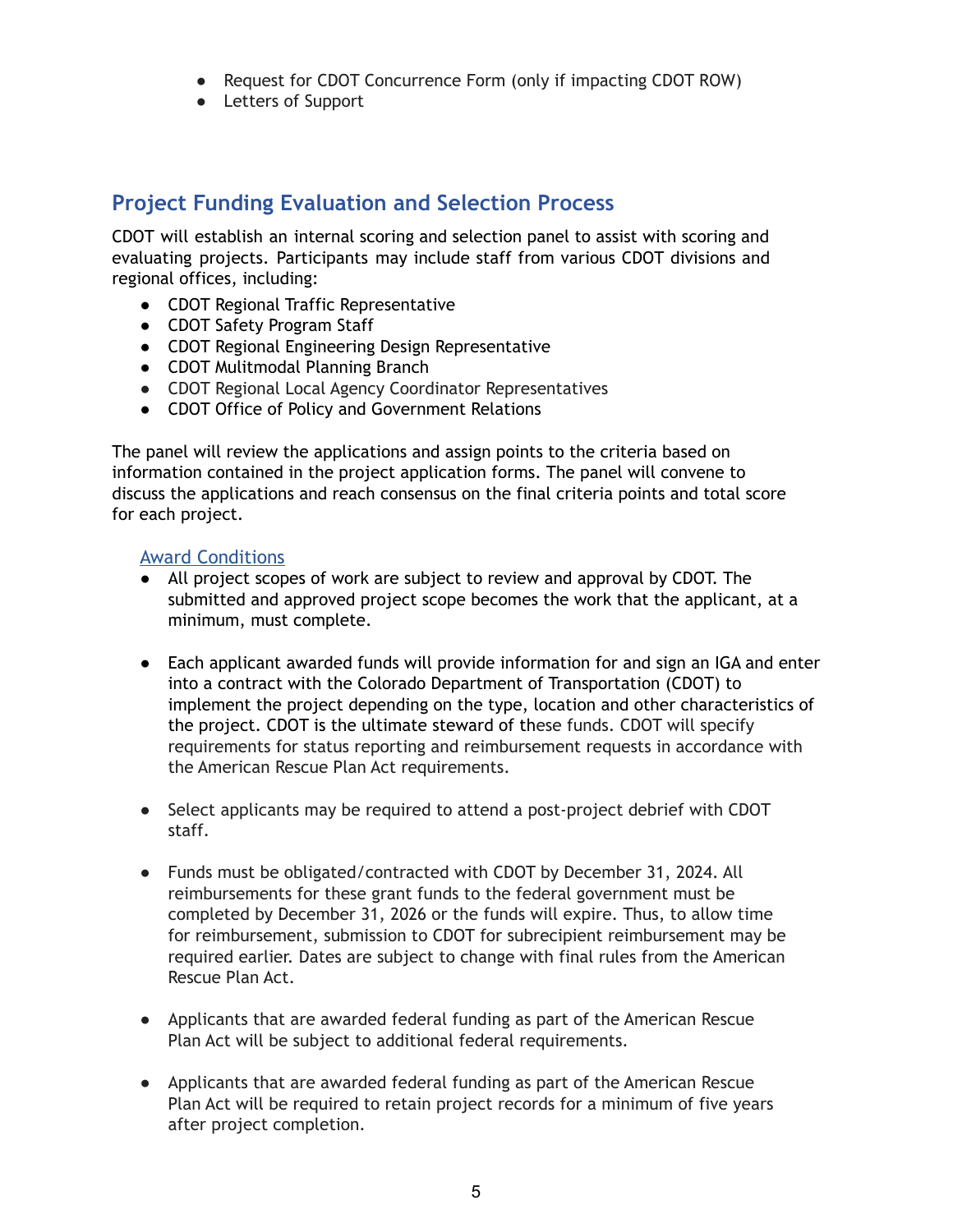● Applicants will work with CDOT and FHWA/FTA (as appropriate) to ensure that the project is being implemented in accordance with state and federal requirements.

#### Evaluation criteria (detailed breakdown below):

- Safety
- Promotes Active Transportation
- Readiness of Implementation
- Funding Need
- Economic Revitalization Benefits
- Public Support
- Local Match

When reviewing these evaluation criteria, please email [Nathan.Lindquist@state.co.us](mailto:Nathan.Lindquist@state.co.us) with technical questions.

| Category                                        | Summary                                                                                                | Point Criteria (0-5)                                                                                                                                                                                                                                                                                                                                                                                                                                                                                                                                                                                                                                                                                                                                                                                                                                                                                                                                                                                                                                                                                                                                                                                                                                                                                                                                                                                                                               | Weight<br>(%) |
|-------------------------------------------------|--------------------------------------------------------------------------------------------------------|----------------------------------------------------------------------------------------------------------------------------------------------------------------------------------------------------------------------------------------------------------------------------------------------------------------------------------------------------------------------------------------------------------------------------------------------------------------------------------------------------------------------------------------------------------------------------------------------------------------------------------------------------------------------------------------------------------------------------------------------------------------------------------------------------------------------------------------------------------------------------------------------------------------------------------------------------------------------------------------------------------------------------------------------------------------------------------------------------------------------------------------------------------------------------------------------------------------------------------------------------------------------------------------------------------------------------------------------------------------------------------------------------------------------------------------------------|---------------|
| Safety                                          | The extent to<br>which the project<br>addresses an<br>identified safety<br>need.                       | <b>Safety Sub-Score:</b><br>• Strategic and Multimodal: 40% of safety score<br>Criteria: Project addresses safety for vulnerable roadway users (i.e.<br>pedestrians, bicyclists) by highlighting the potential safety benefits (i.e.<br>reduction or prevention of crashes of vulnerable roadway users with motor<br>vehicles) using a data-driven process or justification. This will be scored on a<br>1-5 rating scale.<br>Effectiveness: 20% of safety score (Yes/No)<br>Criteria: Applies proven countermeasure (FHWA or STEP)<br>Equity: 20% of safety score (LOSS 3/4 and/or crash pattern identified)<br>(Yes/No)<br>Criteria: Level of Service of Safety (LOSS) and crash pattern analysis to assess<br>current safety performance of project location based on observed crash<br>history.<br>Value: 20% of safety score<br>• Benefit Cost Ratios (BCRs) will be converted to a 0-5 scale:<br>$BCR = 0$ is 0 points<br>$\circ$<br>BCR $>= 1.0$ receives 5 points<br>$\circ$<br>BCRs between 0 and 1 will receive points proportionally<br>$\circ$<br>between 0 and 5 points<br>Criteria: Benefit Cost Ratio (BCR) Analysis. Cost based on the requested<br>amount. Benefit based on predicted reduction of crashes using crash<br>modification factors of proposed improvement applied over the service life of<br>a project (20 years maximum).<br>CDOT will assess safety performance (LOSS) and value (Benefit Cost Ratio<br>Analysis) | 30%           |
| <b>Promotes Active</b><br><b>Transportation</b> | Extent to which<br>the project<br>promotes active<br>transportation in<br>support of public<br>health. | 5-Project provides significant new and/or safer access to biking, walking or<br>transit.<br>3-Project provides moderate improvements to new and/or safer access to<br>biking, walking or transit.<br>1-No evidence of increased or safer access to active transportation.                                                                                                                                                                                                                                                                                                                                                                                                                                                                                                                                                                                                                                                                                                                                                                                                                                                                                                                                                                                                                                                                                                                                                                          | 30%           |
| <b>Readiness of</b><br>Implementation           | The ability of the<br>project to<br>complete within<br>the specified<br>funding<br>requirement.        | Some Factors for Consideration:<br>Realistic and detailed project schedule<br>Railroad impacts<br>ROW acquisition requirements<br>$\blacksquare$<br>CDOT will consider an applicant's level of experience managing CDOT projects                                                                                                                                                                                                                                                                                                                                                                                                                                                                                                                                                                                                                                                                                                                                                                                                                                                                                                                                                                                                                                                                                                                                                                                                                   | Pass/<br>Fail |